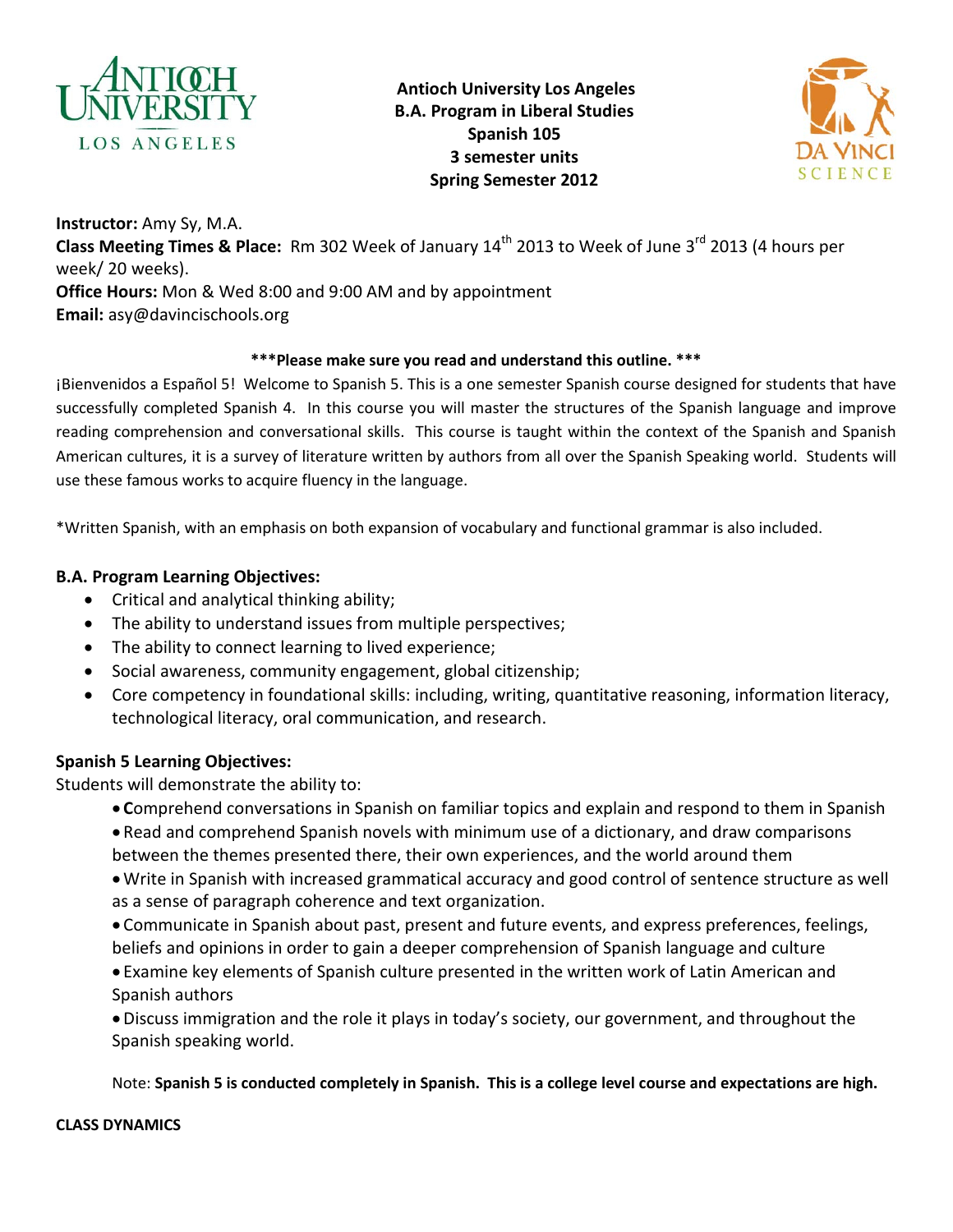Class time will be dedicated to communicative activities in Spanish based largely on literature being read at the time. You should come to class prepared to participate and to enthusiastically engage in a variety of activities in groups and pairs. I will introduce new language and cultural information to facilitate communication.

#### **REQUIRED MATERIALS**

Blue or Black pens, highlighters, Single subject notebook not shared with other classes, bilingual dictionary. Recommended Materials: (optional) 501 Spanish Verbs (both found at any bookstore)

#### **EXPECTATION OF STUDENTS**

Active participation is essential to the successful completion of this course. You are expected to demonstrate your willingness to participate in pair and group activities and that you have come to class prepared (having read the assigned pages and completed the assigned homework **on time**). If you do not prepare before class and participate actively in class, in is highly unlikely that you will acquire the necessary skills to pass the course. All course information will be updated regularly on My Big Campus where you will be expected to go for missing work and important information.

#### **SPEAKING**

Proficiency in speaking is an important objective of the course. For that reason, you will be provided many opportunities to acquire the necessary skills to speak in a variety of contexts and situations. You will be assigned role plays, skits, and oral presentations to be performed in class.

#### **ACADEMIC INTEGRITY**

As a student and member of the Da Vinci community, you are expected to demonstrate integrity in all of your academic endeavors. You are evaluated on your own merits. Using translators (such as google translate) is NOT acceptable and is considered cheating.

#### **ISSUES AND CONCERNS**

You should always speak with me directly with any issues or concerns about this course. I am here to support you and encourage you throughout the learning process and understand that we all come from different language backgrounds and capabilities. As your mentor and a lover of the Spanish language, literature and culture, it is in both of our best interests that you enjoy the learning experience in my class and leave this year with the desire to continue your love and use Spanish in many capacities.

#### **Evaluation Criteria**

The final evaluation will address the extent to which students have met the learning objectives listed above, as demonstrated in:

- Active contributions to classroom discussion demonstrating constructive dialogue with peers
- •Depth and critical perspective in papers and exams
- •Development of understanding of the selected texts and analytical skill over the course of the term.

Additionally, the specific components of the course grade are constructed as follows:

- Listening and reading comprehension 25% (short weekly quizzes about class readings)
- Speaking (both conversational and presentational) 20%
- Writing 25% (3 formal essays)
- Culture 10% (2 presentations)
- Participation 10% (daily, anticipatory questions and post reading conversations entirely in Spanish)

# • **Incomplete Policy**

Per University policy, students must complete all course work by the deadlines stated in the syllabus. If a student anticipates not being able to complete required work by the end of the term, the student may request an Incomplete from the instructor. Incompletes are awarded at the discretion of the instructor. See *AULA*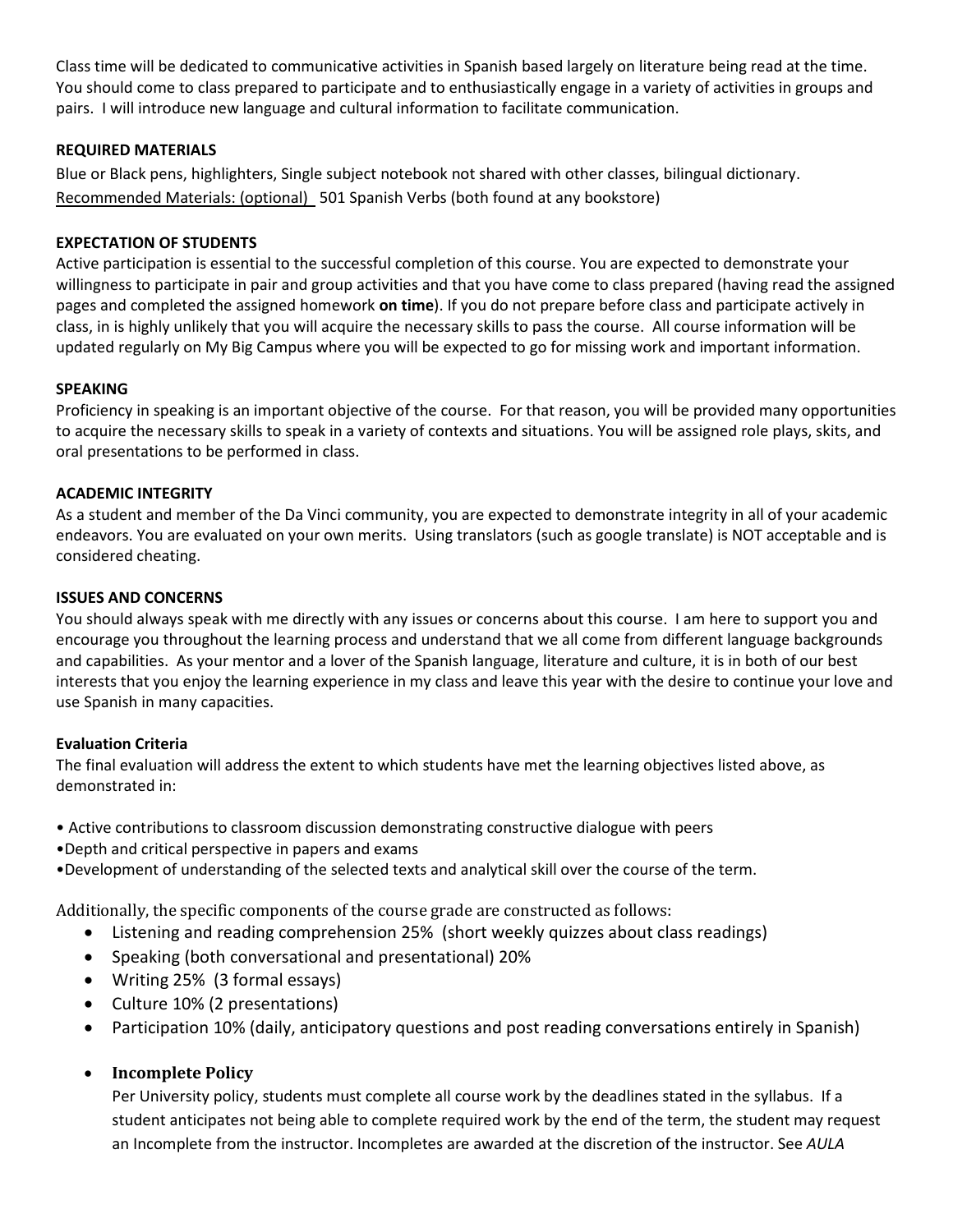*General Catalog, 2010-2012*, (p.63) for university policy.

## **Plagiarism Policy**

• Plagiarism – that is, the intentional or unintentional borrowing of another person's ideas, images, research, or data without citation -- is a serious breach of academic integrity that results in sanctions, including dismissal from the University. Please consult Diana Hacker's A Writer's Reference, 6th ed., pp. 344-347 for specific guidance on avoiding plagiarism while taking notes, summarizing, paraphrasing, and quoting from sources. Students committing plagiarism will be also be subject to disciplinary action from DaVinci Schools as well as from the University.

## **Student Conduct Policy**

- Respectful conduct is expected of students on the campus at all times, both inside and outside the classroom. See *AULA General Catalog, 2010-2012*, (p.59 &71) for further details re: Antioch University Los Angeles policy. A
- **Students with Disabilities**
- Any student with a documented disability (physical, learning, or psychological) needing academic accommodations should contact the Disability Services Office (310-578-1080, ext. 441) as early in the semester as possible. All discussions will remain confidential.
- •
- **Required Texts:**

Pablo Neruda, Jorge Luis Borges, Gabriel García Márquez, Isabel Allende y otros. *Abriendo Puertas: Antología de literatura en español,* Tomo 1. Evanstown, IL (2003).

- Alvarez, Julia. *En Busca de* Milagros. New York (2004).
- Anonymous*. Lazarillo de Tormes.* [Alcalá de Henares,](http://en.wikipedia.org/wiki/Alcal%C3%A1_de_Henares) Spain (1554).

# *Tentative* **Schedule, Outline of Class Discussions, Readings, Assessments & Assignments:**

### **Weeks 1-8 No Te Olvides de Mí**

### *Readings:*

• Pablo Neruda, Jorge Luis Borges, Gabriel García Márquez, Isabel Allende y otros. *Abriendo Puertas: Antología de literatura en español,* Tomo 1. Evanstown, IL (2003).

| Week 1: January 14th-18 <sup>th</sup>  | - Juan Rulfo No Oyes Ladrar los Perros                                                |
|----------------------------------------|---------------------------------------------------------------------------------------|
| Week 2: January 21th-25th              | -Gabriel Garcia Marquez Una Siesta del martes                                         |
|                                        | -Gabriel Garcia Marquez Un Día de Estos                                               |
|                                        | Week 3: January 28th-Feb 1st - Gabriel Garcia Marquez La Prodigiosa Tarde de Baltazar |
|                                        | -Emilia Pardo Bazan Las Medias Rojas                                                  |
| Week 4 and 5: Feb $4^{th} - 15^{th}$   | - Carmen Martin Gaite Las Ataduras                                                    |
| Week 6: Feb 18 <sup>th</sup> -Feb 22nd | -Jorge Luis Borges La Muerte y Brújula                                                |
|                                        | -Ricardo Palma El Alacran de Fray Gómez                                               |
| Week 7: Feb 25th-March 1               | -Julio Cortázar La Noche Boca Arriba                                                  |
| Week 8: March 4th -8th                 | -Carlos Fuentes Chac Mool and Midterm exam                                            |

### *Topics:*

# **Course Introduction**

**What makes these Spanish speaking writers so memorable and important?** What is it about their literary contributions that stand the test of time?

# *Assessments:*

Weekly quizzes on readings, presentations personifications of the authors, project packets and questions. **Learning Objectives:** Listening and Reading comprehension, speaking and presentational skills, and understanding of culture (specifically Latin American and Spanish authors), and writing skills (compositional).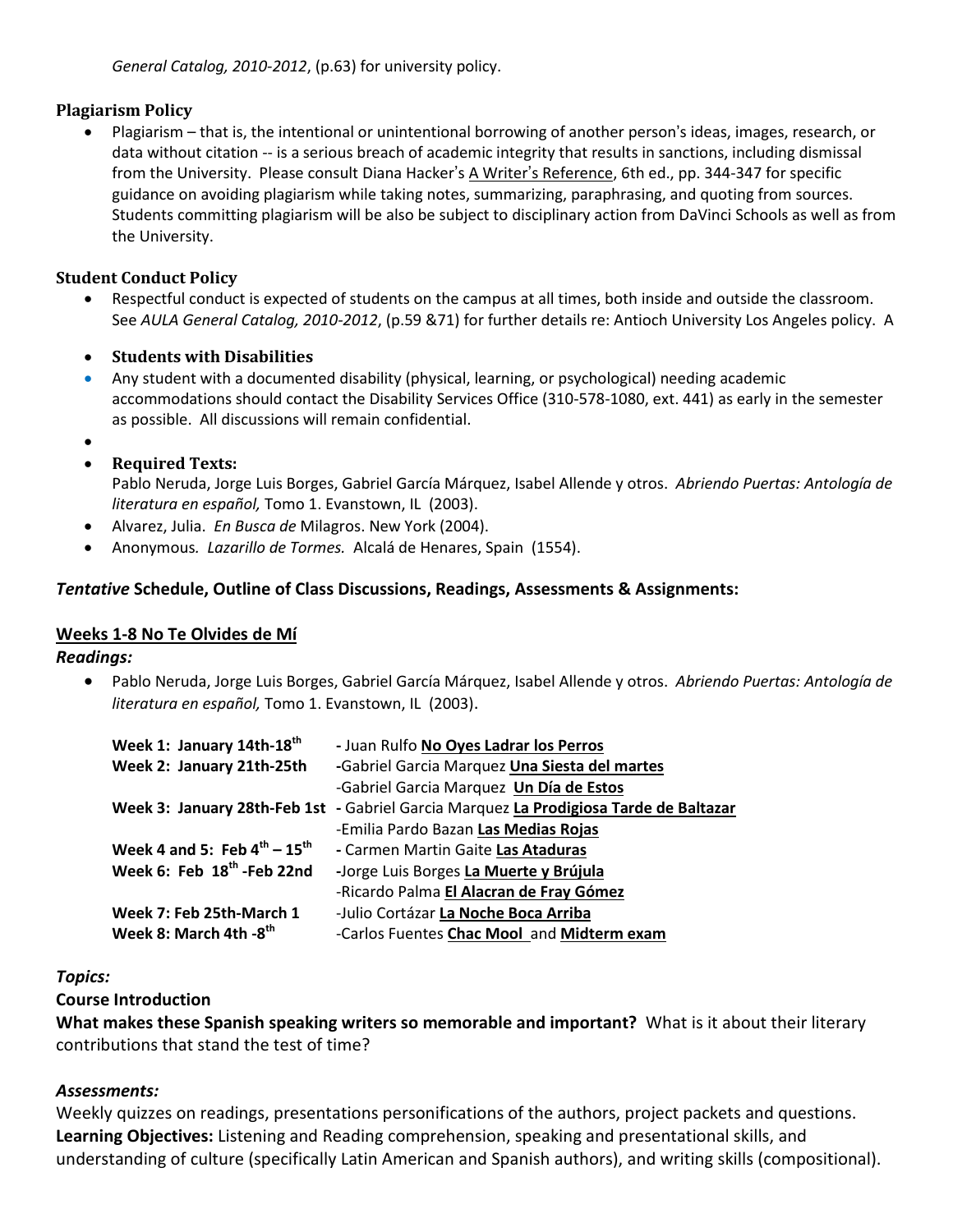# **Weeks 9-15 En Busca de Milagros**

#### *Readings:*

- Alvarez, Julia. *En Busca de Milagros*. New York (2004).
- Various papers on immigration stories
- NPR Storycorp *historias*
- Various readings on Latin American political and immigration issues.

```
Week 9: March 11 -15th -ch1 and 2 (pgs 1-39) En Busca de Milagros
Week 10: March 18 -22nd-ch3 and 4 (pgs 40-78) En Busca de Milagros
Week 11: March 25 -29th -ch5 and 6 (pgs 79-124) En Busca de Milagros
Week 12: April 1st -5th -ch7 and 8 (pgs 125-167) En Busca de Milagros
Week 13: April 15th-
19th -ch9 and 10 (pgs 169-208) En Busca de Milagros
Week 14: April 22 -26th -Un último milagrito y agradecimientos (pgs 209-215) En Busca de Milagros
Week 15: April 29 –May 3rd –presentations and mid term #2
```
### *Topics:*

**Immigration and Latin American history**.

### *Assessments:*

### **Weekly quizzes on novel**

**Documentary trailer and Paper:** Students will present on their own immigration stories, or interview someone else. They will write a paper on it and create a trailer for a documentary that would portray their story. They will present on their area of Latin America and the reasons people emigrate from there. **Learning Objectives:** Listening and Reading comprehension, writing and presentational skills, and understanding immigration and the role it plays in today's society, our government, and throughout the Spanish speaking world.

### **Weeks 16-19: Obras de Teatro/Plays**

### *Readings:*

- Anonymous*. Lazarillo de Tormes.* [Alcalá de Henares,](http://en.wikipedia.org/wiki/Alcal%C3%A1_de_Henares) Spain (1554).
- Various short plays

**Week 16: May 06 -10th** -Lazarillo de Tormes **Week 17: May 13 -17th** -Lazarillo de Tormes **Week 18: May 20 -24th** -Literary Circles **Week 19: May 27 -31st** -Student performances

### *Topics:*

The role of theatre in Spanish Literature.

### *Assessments:*

Script and presentation of their adaptation and modernization of a play.

**Learning Objectives:** Listening and Reading comprehension, speaking and presentational skills, and understanding of culture (specifically Spanish theatre).

**Week 20** *Topics:* Semester 1 wrap up